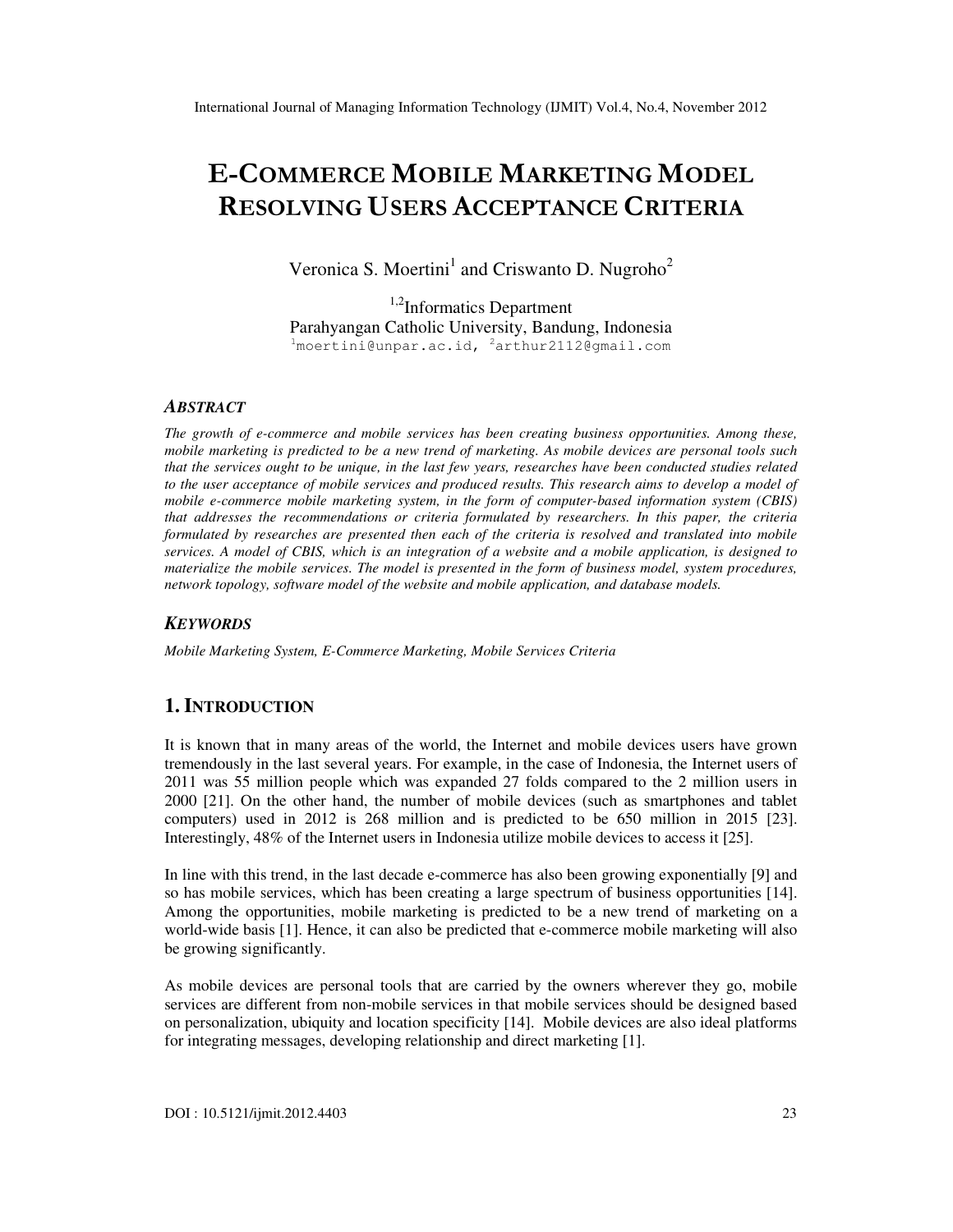Researchers have been aware of the trends, the opportunities and the uniqueness of mobile services. In the last few years, several studies related to user acceptance of mobile services have been conducted. As the results of these studies, researchers have formulated guidance, recommendations or some kind of criteria (see Sub-section 4.2 for more discussion) that can be adopted by organizations, enterprises or mobile services developers such that the services designed will be widely accepted by users. This research aims to develop a model of mobile ecommerce marketing system, in the form of computer-based information system (CBIS) model that addresses the recommendations or criteria formulated by researchers.

The contribution of this paper can be described as follows. Although several studies have recently formulated recommendations, the authors have not found any research result that adopts these recommendations in designing an integrated computer-based information system (CBIS) used for e-commerce mobile marketing systems. Therefore, this research intends to contribute in this area.

As the system being developed is a CBIS that integrates an e-commerce website and a mobile application, the research methods adopted are the combination of CBIS, e-commerce website and mobile applications development. However, this research focuses on requirement and analysis stages only (see Section 2.3 for the discussion of the all development stages).

The article is arranged as follows: The next section presents the related literatures; Section 3 presents the proposed CBIS development methods; Section 4 discusses the business objectives, mobile services criteria and proposed services solutions; Section 5 describes the proposed business model; Section 6 presents the proposed mobile marketing system (CBIS) model consisting of network infrastructure, people and system procedures, software and database model; Section 7 depicts the model evaluation; Section 8 provides the conclusion and further work where we suggest that the proposed mobile marketing system can be implemented as a standalone system as well as a sub-system of an integrated e-commerce system.

### **2. RELATED LITERATURES**

### **2.1. Online Communication Techniques in the Purchasing Process**

Purchasing process of products and services generally consists of a few stages, which are awareness (recognizing needs), products or services searching, evaluations of alternatives, purchasing and post-purchasing. In online communications, there are a few techniques that can be adopted by enterprises to support their customers or market their products as depicted on Chart 1.

| Online<br>communication<br>techniques  | <b>Awareness</b>                                                             | <b>Searching</b>                                                                     | <b>Evaluating</b><br><b>Alternatives</b>                                                             | <b>Purchasing</b>                                                      | Post-<br><b>Purchasing</b>                             |
|----------------------------------------|------------------------------------------------------------------------------|--------------------------------------------------------------------------------------|------------------------------------------------------------------------------------------------------|------------------------------------------------------------------------|--------------------------------------------------------|
| <b>Description of</b><br>the technique | targeted<br>banner ads,<br>interstitials,<br>targeted<br>event<br>promotions | search<br>engines,<br>online<br>catalogs,<br>website<br>visits,<br>targeted<br>email | search engines,<br>online<br>catalogs,<br>website visits,<br>product<br>reviews, user<br>evaluations | online<br>promotions,<br>lotteries,<br>discounts,<br>targeted<br>email | newsletter,<br>customer<br>email,<br>online<br>updated |

**Chart 1.** Online communication techniques in the purchasing process [9]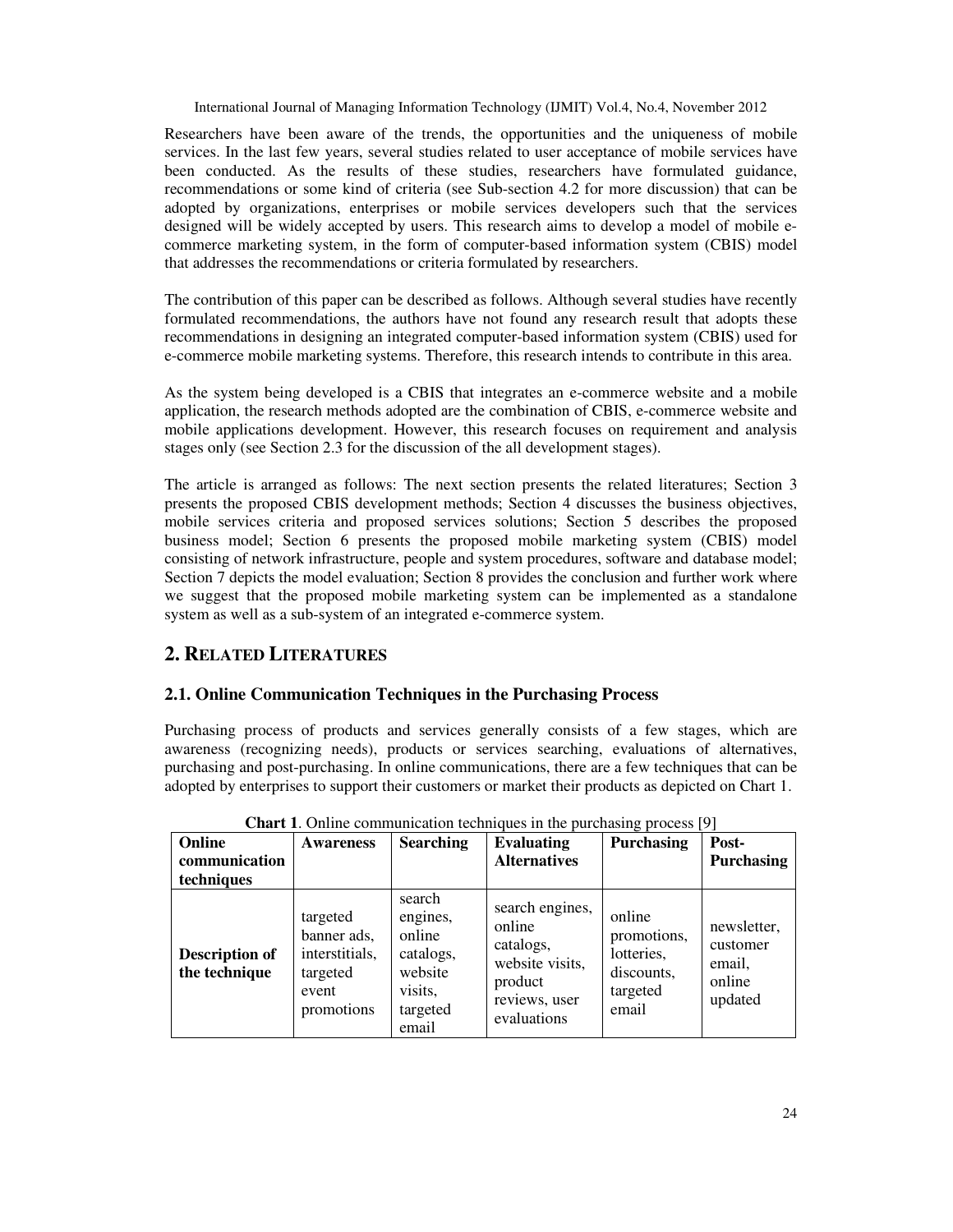### **2.2. Eight Key Elements of a Business Model**

In attempt to develop a successful business model, one has to ensure that the following eight key elements are addressed [9]: (1) Value proposition: Define how a company's product or service fulfils the needs of customers; (2) Revenue model: Describe how the company will earn revenue; (3) Market opportunity: Define the market space/segment and overall potential opportunity available; (4) Competitive environment: Describe other companies operating in the same market space/segment; (5) Competitive advantage: Design the superior products/services compared to the ones provided by competitors; (6) Market Strategy: Design the plan to enter a new market and attract new customers; (7) Organizational development: Plan how the company will need to organize the required tasks; (8) Management team: Organize employees conducting the tasks.

### **2.3. CBIS, e-Commerce Website and Mobile Application Development**

There are several approaches applied to develop Computer Based Information Systems (CBIS), such as water fall and rapid and evolutionary development. Disregarding the selected approach, the stages will include requirement, analysis, design, implementation and test. Some excerpts of the activities in each stage are shown in Chart 2 [2].

| <b>Stage</b>                     | <b>Activities</b>                                                                                                                                                                                                                                                                                                                                                                                          |
|----------------------------------|------------------------------------------------------------------------------------------------------------------------------------------------------------------------------------------------------------------------------------------------------------------------------------------------------------------------------------------------------------------------------------------------------------|
| (a) Requirement                  | Detailed fact-finding will be performed by studying the existing or<br>legacy system with the aims of capturing the data used, procedures,<br>who are involved, the roles of the unit organization or individual staff<br>involved, the problems encountered while doing their tasks, reports<br>needed and so on, then, functional as well as non-functional<br>requirements of the new CBIS are defined. |
| (b) System<br>Analysis           | Based on the result of the previous stage, this stage proposes the<br>architecture of the whole system, hardware and network infrastructure<br>needed by the new CBIS, designs the new procedures, models the<br>software or application and conceptually designs the database.                                                                                                                            |
| (c) System Design                | Detailed design of the software and database are constructed.                                                                                                                                                                                                                                                                                                                                              |
| (d)Implementation<br>and Testing | The hardware and network infrastructure needed by the CBIS must be<br>installed, tested and run while the design of the software and database<br>are coded and tested.                                                                                                                                                                                                                                     |

| <b>Chart 2.</b> The activities in each stage of CBIS development. |  |
|-------------------------------------------------------------------|--|
|-------------------------------------------------------------------|--|

Similar to CBIS development, [9] suggests five major steps in developing e-commerce website, which are systems analysis/planning, systems design, building the system, testing and implementation. As this research uses the analysis and some part of system design stages only, brief discussion of these two stages are provided as follows. In the stage of system analysis, the activities that must be performed are defining: (a) Business objectives containing list of the website capabilities; (b) System functionalities containing list of information system capabilities needed to achieve business objectives; (c) Information requirements describing information elements that system must produce in order to achieve business objectives. In the stage of systems design, the hardware and software platforms are designed and the description of main components of the system and their relationship to one another are constructed.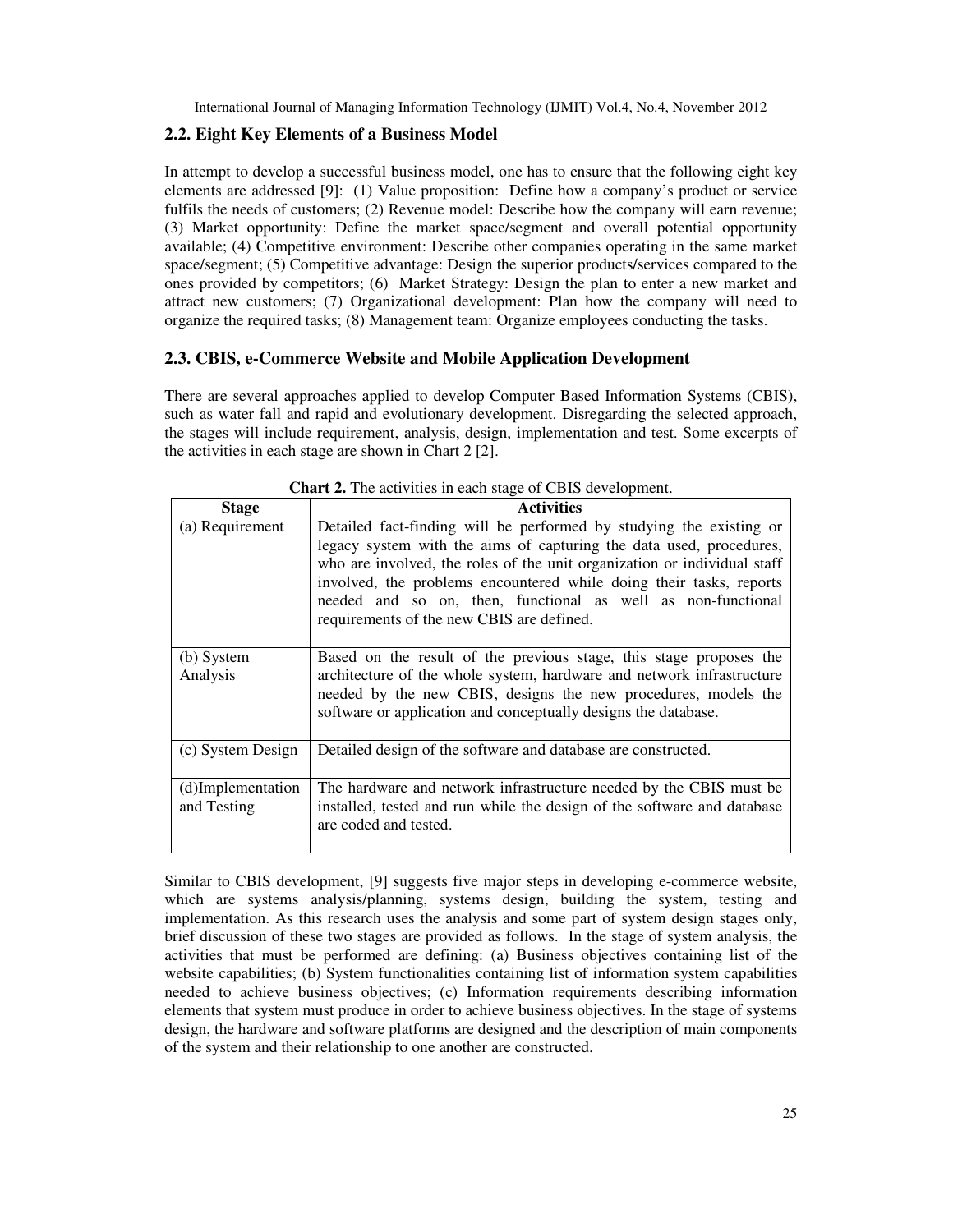In developing mobile applications, [7] suggests that the developer focus on "what is right" for the users including their context, goals, and needs. Therefore, the stages of the application designs are: Defining the users' context, uncover the users' goals, with goals understood, figuring out the tasks the users want to perform; also looking for ways to filter content by context, such as location, media, and model.

Cloud computing offers many advantages and has been gaining popularity. Generally, there are three kinds of cloud computing service models, namely Software-As-a-Service (SaaS), Platform-As-a-Service (PaaS) and Infrastructure-As-a-Service (IaaS) ([15] and [12]). PaaS is a variation of SaaS whereby the development environment is offered as a service. The developers use the building blocks (e.g., predefined blocks of code) of the vendor's development environment to create their own applications. One of the well-known vendors providing these services is Google. A service provided by Google, namely Android Cloud to Device Messaging (C2DM), allows third-party application servers to send lightweight messages to mobile Android applications [22]. This service is not designed for sending a lot of content via the messages. Rather, it should be used to tell the application that there is new data on the server, so that the client application can fetch it. In the context of mobile application development, this service can be adopted to provide push notification services.

### **3. PROPOSED SYSTEM DEVELOPMENT METHODS**

This research presents the research results in the requirement and analysis stages of CBIS development. The marketing system that will be developed uses a CBIS that integrates an ecommerce website and a mobile application. Hence, the development method that we propose is the combination of CBIS, e-commerce website and mobile applications development with stages of requirement, systems analysis, systems design, building the system, testing and implementation. Here, we enhance the requirement stage that is excerpted as follows:

- (a) Based on the problems found and business opportunities, business objectives are defined.
- (b) As a part of the mobile marketing system being developed is a mobile application, the strategy suggested by Fling in [6] is adopted. "What is right" for mobile users (see Subsection 2.3) will be searched by studying literature presenting research results associated with the mobile services that are accepted by users. The results of the study will be grouped into several criteria that will be resolved in the next stages of the development.
- (c) Resolving the criteria that have been formulated into services of the website and mobile application to achieve business objectives.
- (d) Formulating the appropriate business model that can provide the services defined.

Once the requirement stage has been performed, activities in the system analysis stage of a CBIS development (see Sub-section 2.3) are conducted.

# **4. BUSINESS OBJECTIVES, MOBILE MARKETING SERVICES CRITERIA AND SERVICES SOLUTIONS**

### **4.1. Business Objectives**

The main business objective of the proposed mobile marketing system is to provide services for merchants to market their products to customers who own mobile devices with functionalities to access the Internet.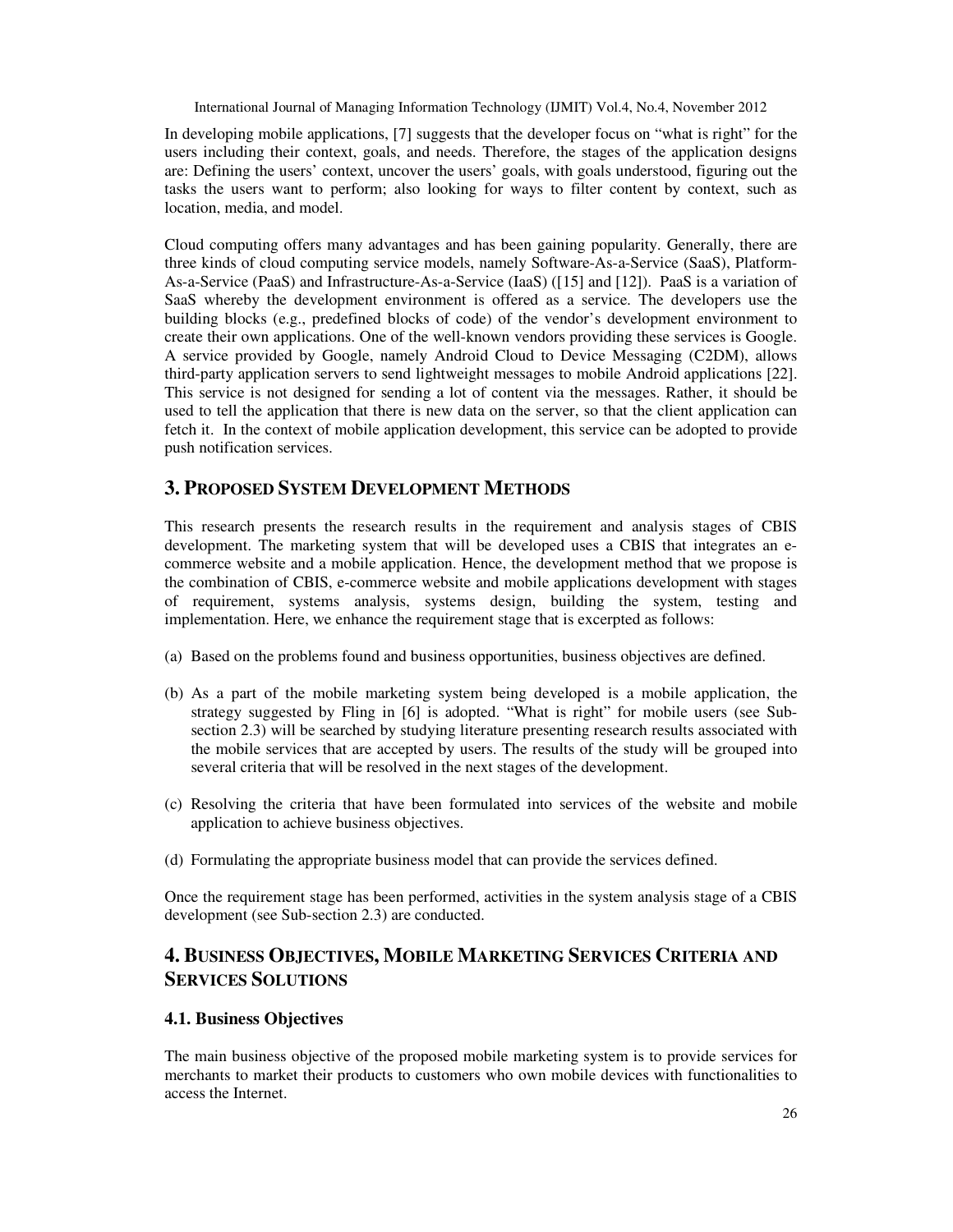In order to support sales by mobile device, the purchasing stages (see Sub-section 2.1) that will be supported by the system are: (a) Awareness: targeted ads and promotions/coupons/deals; (b) Searching products: search engines and online catalogs; (b) Evaluating products: search engines, online catalogs, product reviews and users/peers evaluations; (c) Purchasing products: electronic promotions/coupons/deals; (d) Post-purchasing products: online product information update. In order to enable mobile customers to utilize the system services, the system must also provide services for merchants, which are as follows: (a) Registering as members and manage profile; (b) Managing product catalogs; (c) Managing ads, promotions/coupons/deals and the targeted market segment for the ads and deals.

### **4.2. Mobile Services Acceptance Criteria**

In attempting to search "what is right" for mobile users, several literatures presenting research results of mobile users' acceptance towards mobile services have been studied. Chart 3 summarizes the main suggestions of researchers for enhancing user's acceptance.

| <b>Criteria</b>                                                            | Reference                 | <b>Researchers Suggestions</b>                                                                                                                                                                                            |
|----------------------------------------------------------------------------|---------------------------|---------------------------------------------------------------------------------------------------------------------------------------------------------------------------------------------------------------------------|
| Cr-1. Customer<br>permission                                               | $[1]$                     | Companies should take permission from consumers and<br>give them incentive to participate in mobile ads.                                                                                                                  |
| Cr-2. Ease of<br>use                                                       | [14]; [13];<br>[10]; [18] | Users are more likely to accept mobile services, if they<br>find that these services are easy to use.                                                                                                                     |
| $Cr-3$ .<br><b>Usefulness</b>                                              | [14]; [13];<br>[20]       | Usefulness is essential for mobile viral content and the<br>behavioral intention of adopting mobile services is<br>affected by perceived usefulness.                                                                      |
| Cr-4. Relevant<br>content,<br>personalization                              | [1]; [11]                 | Consumers are willing to accept mobile ads provided they<br>are given relevant content. The amount of personalized<br>services also has direct on user payoff.                                                            |
| $Cr-5$ .<br>Compelling<br>content                                          | [1]; [7];<br>[14]; [13]   | Entertainment, amusement and enjoyment are important<br>variables to improving mobile advertising attitudes.<br>Compelling content will also stimulate viral activity.                                                    |
| $Cr-6$ .<br>Timely/up-to-<br>date content                                  | $[13]$                    | Mobile viral content should be delivered on time.                                                                                                                                                                         |
| Cr-7. Services<br>compatible<br>with customers<br>life styles or<br>habits | [10]                      | The compatibility of the technology with customers' life<br>styles or habits is a very important motivator for using<br>mobile internet.                                                                                  |
| Cr-8. Location-<br>aware<br>advertising                                    | $[3]$                     | Location-aware advertising text messages are preferred<br>over those that are not location aware.                                                                                                                         |
| $Cr-9.$<br>Increasing<br>gains in<br>shopping<br>performance               | [18]                      | Consumers will adopt mobile shopping services if they<br>believe that using the services will help them to increase<br>gains in shopping performance (e.g., saving shopping time<br>and obtaining promotion information). |
| $Cr-10$ .<br>Incentive,<br>rewards                                         | [1]; [3];<br>[7]; [13]    | Incentives, rewards and value propositions are important<br>variables to improving mobile advertising such that these<br>can elicit more positive reactions than those without such<br>rewards.                           |

**Chart 3**. The summary of research results of mobile marketing service criteria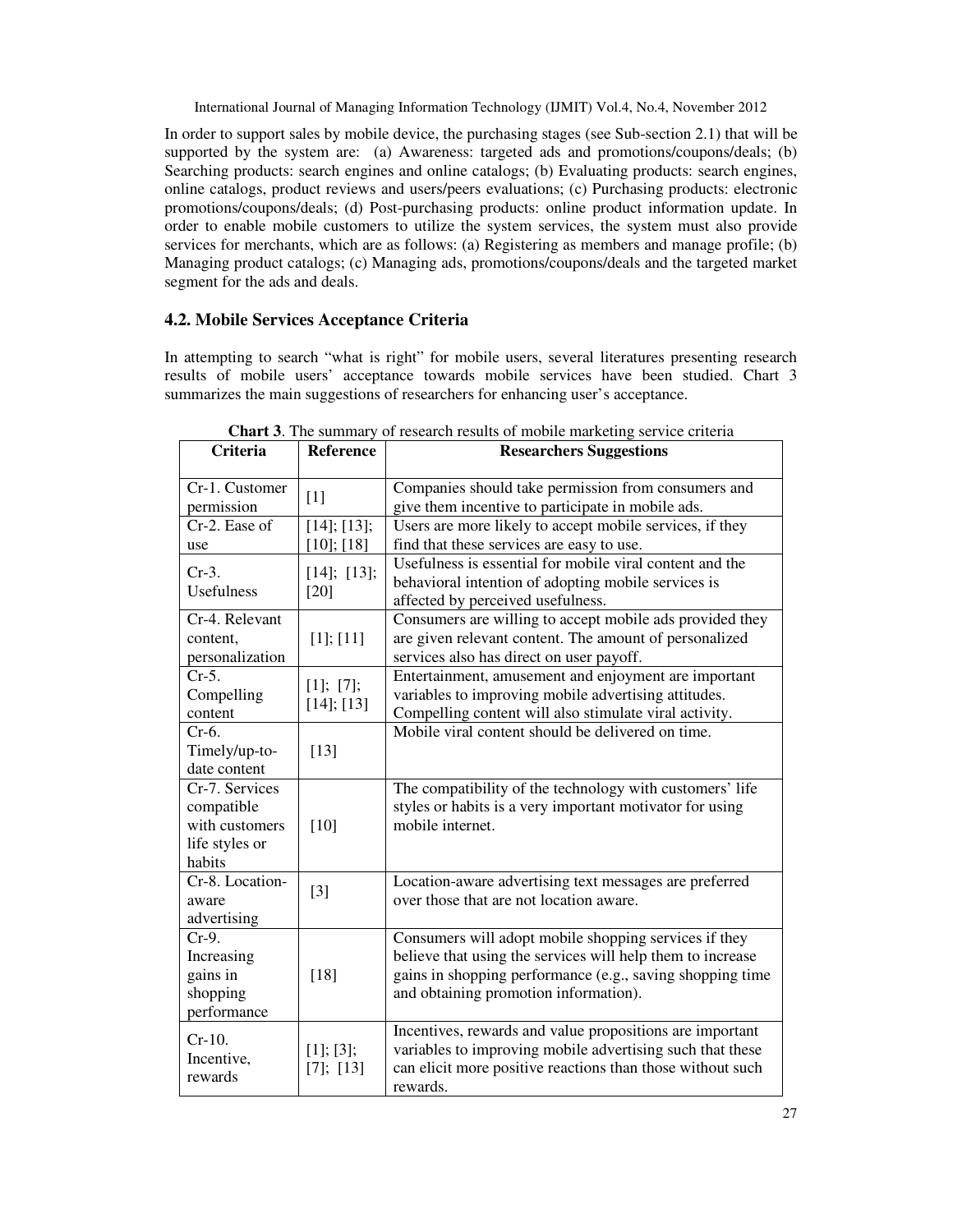| <b>Criteria</b>                                                            | <b>Reference</b>          | <b>Researchers Suggestions</b>                                                                                                                                            |  |  |
|----------------------------------------------------------------------------|---------------------------|---------------------------------------------------------------------------------------------------------------------------------------------------------------------------|--|--|
| $Cr-11$ .<br>Enhancing<br>customers<br>image                               | $[14]$ ; $[13]$           | Mobile users who could communicate with peers in a<br>funny way or who are well-informed helpers can be<br>viewed as experts in their social network.                     |  |  |
| $Cr-12$ .<br>Interpersonal<br>and external<br>influence,<br>social network | $[14]$ ; $[20]$ ;<br>[18] | Interpersonal and external influence has a positive<br>influence towards adopting mobile services. Consumers<br>will be influenced by word-of-mouth and others' opinions. |  |  |
| Cr-13. Security<br>and privacy<br>protection                               | $[14]$ ; [7];<br>[11]     | Security and privacy protection have a positive influence<br>on the adoption of mobile services.                                                                          |  |  |

International Journal of Managing Information Technology (IJMIT) Vol.4, No.4, November 2012

# **4.3. Resolving Mobile Services Acceptance Criteria**

Younes and Megdadi in [19] conclude that mobile advertising, either in a push or pull mode, is a key component of mobile marketing communication, where the push model will dominate mobile advertising (since it saves consumers' time and money). It also states that sales promotion in the form of mobile coupons play a vital role and has some advantages. On the other hand, [3] and [17] suggest that mobile applications must determine the user's location before offering services and then continually track the location to adapt services and information accordingly.

We design mobile marketing services resolving the users' acceptance criteria (presented in Chart 3) that are based on the push model and offering services that are aware of the users' location. The services are grouped into mobile (for customers) and website (for merchants) and depicted in Chart 4.

| <b>Criteria</b>                                                                          | <b>System Services as the Solutions</b>                                                                                                                                                                                                                                                                                                                                                     |
|------------------------------------------------------------------------------------------|---------------------------------------------------------------------------------------------------------------------------------------------------------------------------------------------------------------------------------------------------------------------------------------------------------------------------------------------------------------------------------------------|
| Customer<br>permission                                                                   | Mobile services: MSr-1. Services for sign up/registration: Customers<br>will receive products information and advertisings after they voluntarily<br>register as web-ads members.                                                                                                                                                                                                           |
| Ease of use                                                                              | Mobile services: MSr-2. Simple, self-explanatory, easy and consistent<br>navigation user interfaces.                                                                                                                                                                                                                                                                                        |
| Usefulness,<br>relevant<br>content,<br>compelling<br>content,<br>personalized<br>content | Mobile services: MSr-3. Delivering information of products under the<br>categories selected by customer only; MSr-4. Filtering ads and<br>deals/coupons based on customer profile.<br>Website services: WSr-1. Manage product catalogs; WSr-2. Manage ads,<br>deals and market segmentation variables used in computing the targeted<br>market segment for the corresponding ads and deals; |
| Compelling<br>content                                                                    | Mobile services: MSr-5. Providing deals/coupons that can be redeemed<br>when customers purchase goods in the merchant stores; MSr-6.<br>Providing easily accessed product catalog, ads, deals and messages with<br>interesting interfaces.<br>Website services: WSr-2.                                                                                                                      |
| Timely and up-                                                                           | Mobile services: MSr-7. Sending products update, ads and deals in real                                                                                                                                                                                                                                                                                                                      |
| to-date content                                                                          | time basis (whenever merchants update any of these, registered                                                                                                                                                                                                                                                                                                                              |

**Chart 4.** System services resolving mobile advertising acceptance criteria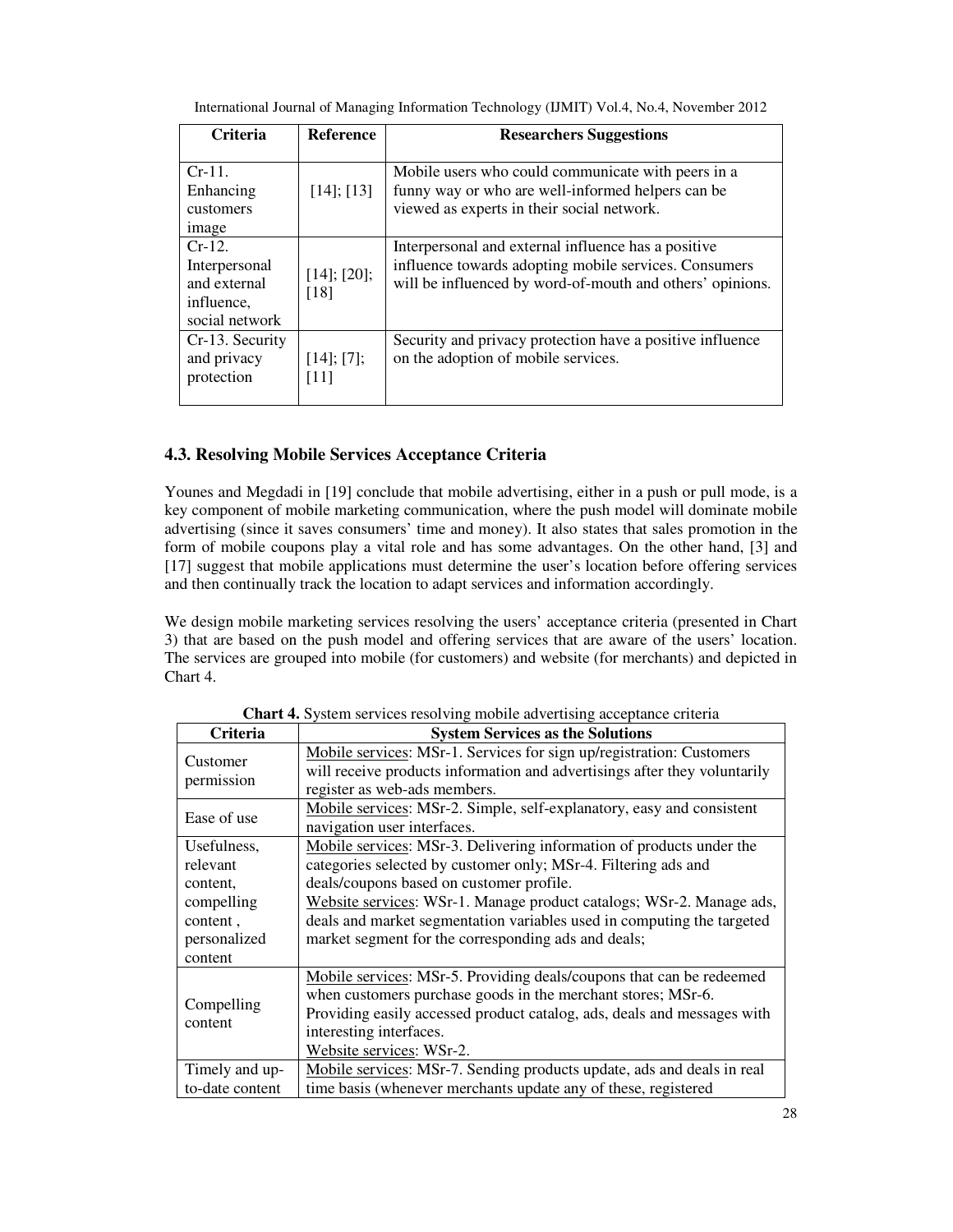|  | International Journal of Managing Information Technology (IJMIT) Vol.4, No.4, November 2012 |  |
|--|---------------------------------------------------------------------------------------------|--|
|  |                                                                                             |  |

| Criteria          | <b>System Services as the Solutions</b>                                  |
|-------------------|--------------------------------------------------------------------------|
|                   | customers will be promptly notified with push notification via cloud     |
|                   | services).                                                               |
|                   | Website services: WSr-3. Update/add product categories, catalogs, ads,   |
|                   | deals (customers will be updated promptly each time new data is          |
|                   | posted/updated).                                                         |
|                   | Mobile services: MSr-8. Customers will receive information coming        |
| Location-aware    | from the nearby merchants only; MSr-9. Services for showing the          |
| advertising       | location or map of each merchant.                                        |
|                   | Website services: WSr-4. Manage stores location.                         |
|                   | Mobile services: MSr-5; MSr-10. Sending ads and deals matching with      |
|                   | customers personality from the nearby merchants to promote efficiency    |
| Increasing gains  | in selecting and purchasing products; MSr-11. Services for comparing     |
| in shopping       | products; MSr-12. Services to mark favorite products and receive         |
| performance       | notifications if the products are on sale; MSr-13. Services for asking   |
|                   | opinions from friends regarding the products of interest.                |
|                   | Website services: WSr-2.                                                 |
| Incentive,        | Mobile services: MSr-5.                                                  |
| rewards           | Website services: WSr-2.                                                 |
| Enhancing         | Mobile services: MSr-6; MSr-7; MSr-14. Services for sharing              |
| customers         | information of products, advertising and promotions/deals to peers;      |
| image             |                                                                          |
| Interpersonal     | Mobile services: MSr-13; MSr-14;                                         |
| and external      |                                                                          |
| influence, social |                                                                          |
| network           |                                                                          |
| Security and      | Mobile services: MSr-15. Services for filling customer profile that will |
| privacy           | be stored in the local mobile database and are not accessible by other   |
| protection        | parties (the profile will be used to filter the incoming ads and deals); |
|                   | MSr-16. Services for storing favorite products and deals taken in the    |
|                   | local mobile database such that others will not know.                    |

The data that will be required, accessed or managed by the services are:

- (a) Website services: Data of products including product categories, product catalog, description and pictures; merchants including profile and membership; customer/shopper profile; market segment variables, ads description; deals description including stocks; messages/notifications/comments.
- (b) Mobile services: Data of products including selected product categories, product catalog, description and pictures; user profile; shopper peers; market segment variables, ads description; deals description; messages/notifications.

# **5. PROPOSED BUSINESS MODEL**

For materializing the solution services depicted in Chart 4, the proposed system will involve three parties (see Figure 1):

(a) Mobile Marketing Provider: This is the business organization owning and managing the mobile marketing system that provides all of the services for merchants (WSr-*i*) and shoppers/customers (MSr-*i*).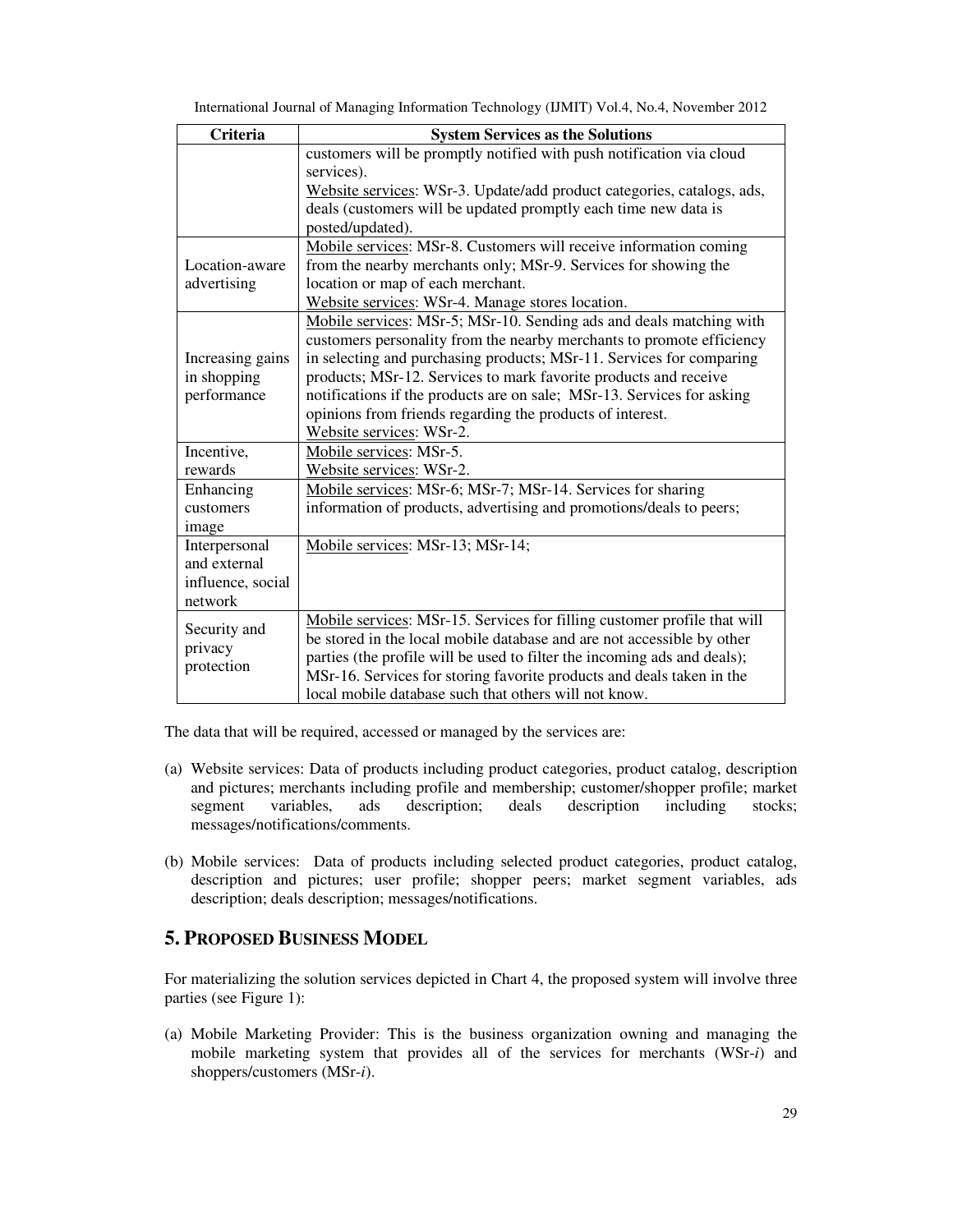- (b) Merchants: In order to be the members, merchants must sign up on to the provider website. There are four kinds of memberships offered (see descriptions of the *Revenue model* below). Merchants can access the provided services (WSr-*i*) from anywhere at any time using their computers connected to the Internet.
- (c) Shoppers/customers: To encourage internet users to be the system member, the membership for shoppers is free. Shoppers must download the mobile application from the provider website, installed in their mobile device, and sign up as members. Then, they can access the mobile services (MSr-*i*) using their mobile devices.



**Figure 1.** Three parties involved in the system: Mobile Marketing Provider, Merchants and **Shoppers** 

It is presented in Sub-section 2.2 that any business model must address eight key elements. In this research (conducting the requirement and analysis stage of CBIS development), six of them are addressed as follows:

- (a) *Value proposition*: In general, by providing mobile services (MSr-1 to MSr-16) and website services (WSr-1 to WSr-4) that are accepted by users, it is expected that the propose system will be valuable by mobile users and merchants. Mobile users will get valuable information while merchants will be able to market their products effectively.
- (b) *Revenue model*: The revenue comes from merchant membership fees. There are four kinds of memberships, namely free, silver, gold and platinum, where each kind will be applied with different annual fee. The following is the features for each type of member: (1) Free: Display 10 product catalogs, create 10 ads/month, 10 deals/month; (2) Silver: Display 100 product catalogs, create 100 ads/month, 100 deals/month; (3) Gold: Display unlimited catalogs, create 100 ads/month, unlimited deals/month; (4) Platinum: Display and create unlimited catalogs, ads and deals. Members may upgrade or downgrade their memberships accordingly. Once the website has high hits, the website can then launch paid ads service as the additional revenue.
- (c) *Market opportunity*: Millions of mobile users use their devices to access the Internet (see Section 1). Therefore, there are business opportunities to provide mobile services by utilizing the connection Internet that will benefit these users. There are also millions of micro-smallmedium enterprises in Indonesia [24], where some parts of them are merchants that need to market their products. The opportunities that will be caught are advertising services directed towards mobile device users such that the member merchants able to market their products effectively.
- (d) *Competitive environment and advantage*: To our knowledge, currently there is no company in Indonesia offering the services for mobile devices users and merchants that we design. Therefore, we assume that the new services will attract them.
- (e) *Organizational development*: At the early stage, the mobile marketing provider company will need to develop two divisions having the task: (1) To manage general data which are changed infrequently, such as merchants, shoppers/customers, product categories and market segmentations; (2) To manage operational data which are changed/added frequently, such as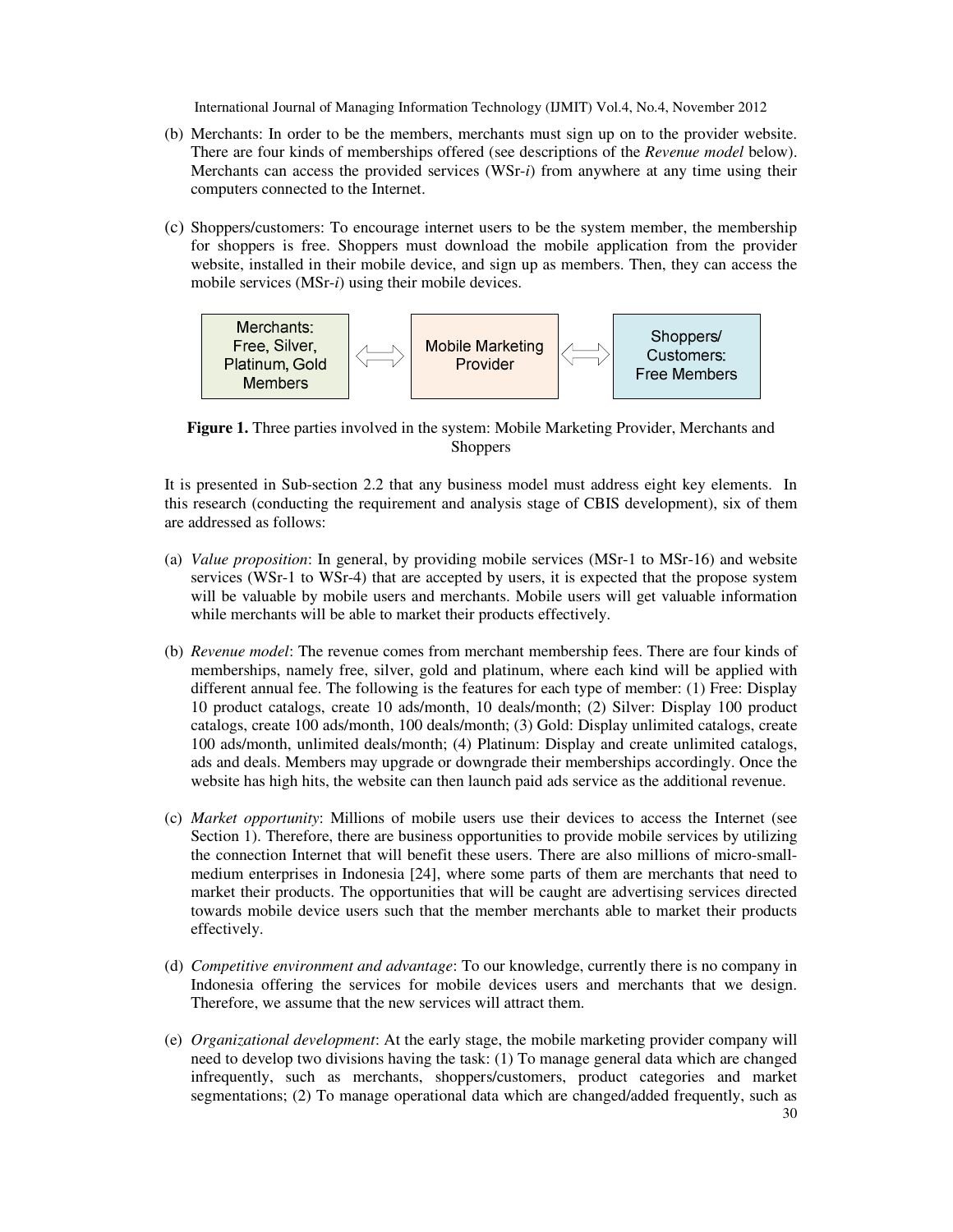product catalogs, ads, deals/coupons and reports from merchants/ shoppers/ users. Later on, when the two divisions cannot handle their tasks due to heavy transactions or data update, the division can further be divided with each division handles more specific tasks. On the other hand, merchants using the services will need to assign at least one person responsible to update catalog, post ads and deals.

# **6. PROPOSED MOBILE MARKETING SYSTEM MODEL**

It is known that the components of CBIS are people, computer and network infrastructures, procedures, software and database. The proposed mobile marketing system is an integrated CBIS therefore the system model will be presented with the model of each component. In this model, the customers will be regarded as shoppers.

### **6.1. Network Infrastructure**

To implement the proposed business model, the information technology infrastructure needed is as shown in Figure 2 with the following description:

- (a) The provider must own (or rent) a server or cluster of servers connected to the Internet that will run and manage a website and database system.
- (b) Merchants will access services WSr-1 to WSr-4 via their computer connected to the Internet.
- (c) Shoppers will use their mobile devices for accessing services MSr-1 to MSr-16.
- (d) In order to send location-aware-information to shoppers' mobile devices, the provider website will employ cloud services provided by Cloud Services Providers, such that shoppers will receive information posted or updated by nearby merchants only.



**Figure 2.** The network topology of the proposed system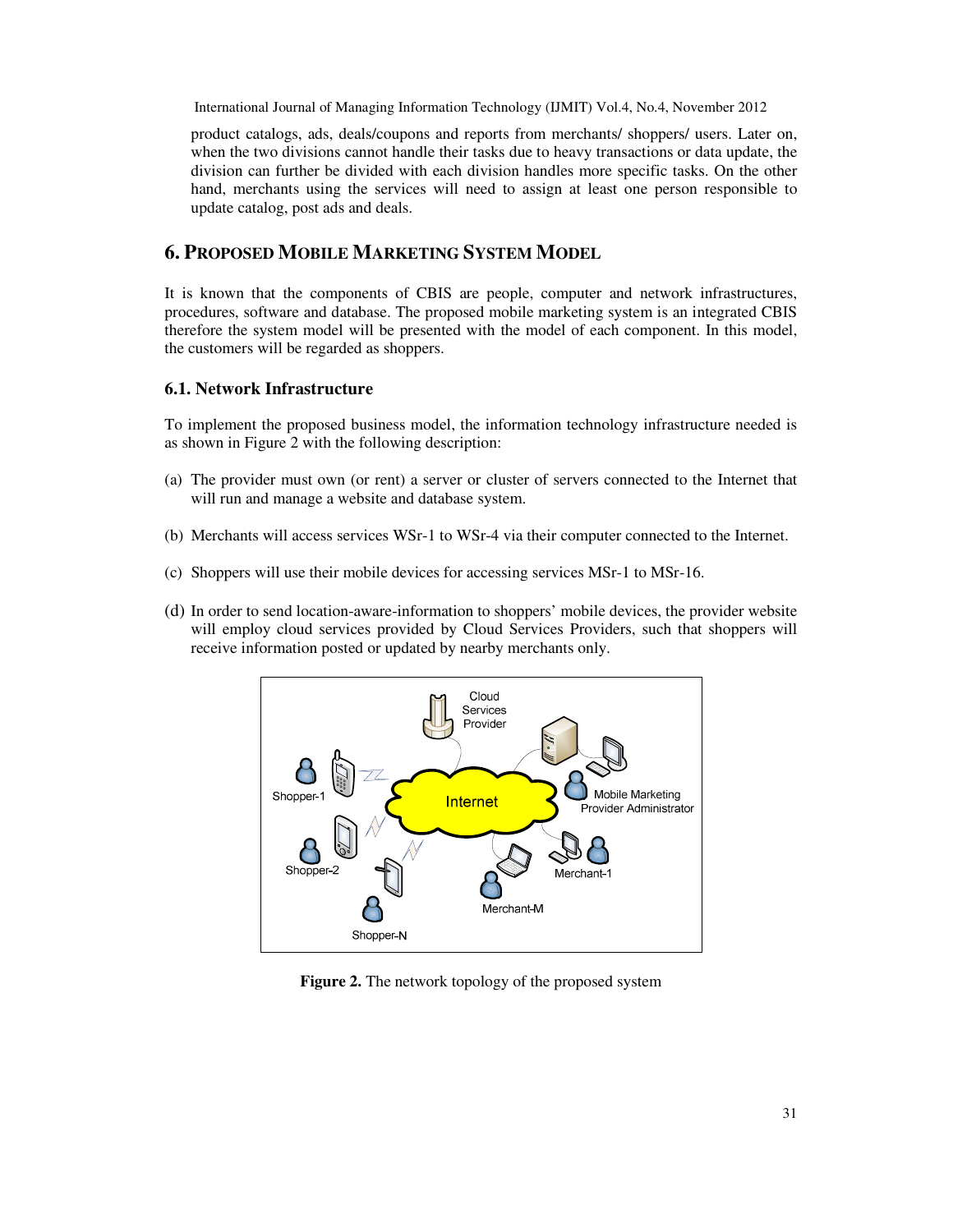#### **6.2. People and System Procedures**

The people or users involved in the systems are provider administrator, merchants and shoppers. In using the proposed system, we design nine main procedures. The excerpts are as follows:

- P-1. Merchant registration and membership upgrade: Merchants may sign up on to the provider website, the website will verify and then merchants become free members. In the future, merchants may upgrade their memberships to silver, premium or gold by paying certain annual fee.
- P-2. Shopper registration: First, shoppers must download the mobile marketing application from the provider website and install it into their mobile devices. By using the application, shoppers then register to the system. After the registrations are verified by the provider administrator, shoppers become free members and can use the system services.
- P-3. Managing product categories: Before merchants can manage their product catalogs, the provider administrator must input product categories into the website database. Then, from time to time, these categories can be updated accordingly and shoppers will be notified of this update in real time basis by using cloud services such that the product categories stored in the local mobile database can be adjusted.
- P-4. Managing market segmentation variables: Before merchants can manage their ads/deals with the corresponding market segment, the administrator must configure or provide the variables stored in the website database that will be used to determine merchants market segmentations.
- P-5. Managing product catalogs: After product categories are available, merchants can add/update/delete their catalogs. The changes will be verified by administrator and the system will promptly send notification of the changes to nearby shoppers by using cloud services.
- P-6. Managing ads: After market segmentation variables and product catalogs are available, merchants can add/update/delete ads associated to certain products by providing values to market segmentation variables (the variables are then used by website functions to compute the ads market segment). After the ads are verified by the provider administrator, notifications will be broadcasted to nearby targeted shoppers (indicated by the market segment) using cloud services.
- P-7. Managing deals: The procedure is similar to P-6.
- P-8. Managing shoppers' profiles, peers and selected/preferred product categories: Shoppers may from time to time update their profiles, peers and selected product categories stored in their own local database in the mobile device.
- P-9. Taking and claiming deals: Upon receiving the deals matching their profile, shopper may "take" (book) certain deals and this information will be sent to the provider website and stored in its database. Shoppers then can go to the merchant stores and claim/redeem the deals along with purchasing the desired products. The clerk in the store will make sure that the shopper marks that the deals as claimed in their mobile device application (this claimed status will be sent to the provider website and stored in the website database).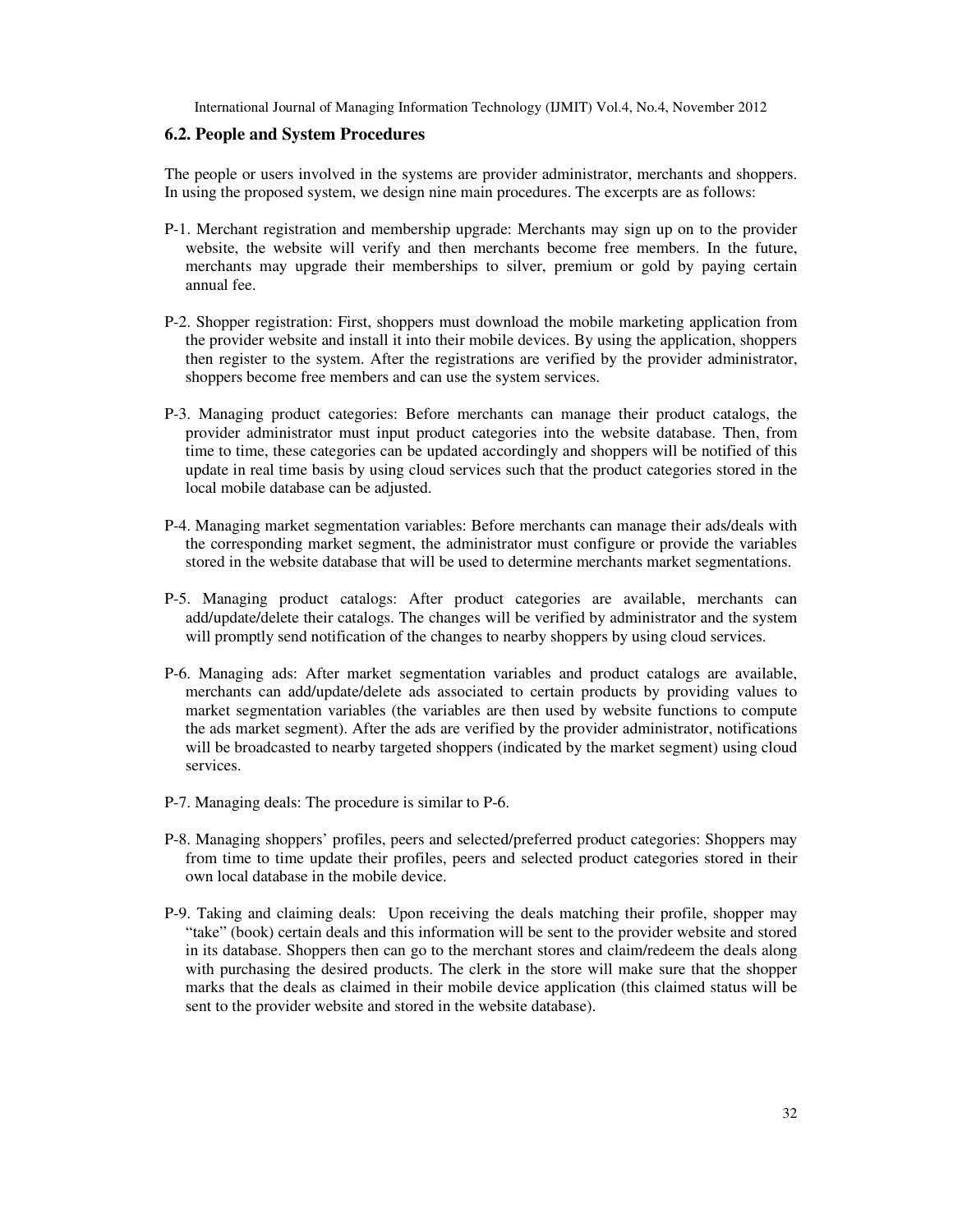### **6.3. Software**

For materializing the designed services (see Chart 4) and procedures (see Section 6.2), the CBIS of mobile marketing system is divided into two sub-systems (see Figure 3), which are a website installed and run in the provider server, and a client mobile application run in every shopper's mobile device (see the network topology shown in Figure 2 ).



**Figure 3.** The proposed mobile marketing consists of provider website and client mobile application

The provider website is further divided into two modules, namely *Phost A* and *Phost M (*see Figure 4*)*, where each module consists of several sub-modules that are used by certain users, where each sub-module has functions materializing the services designed (see Chart 5).



**Figure 4.** The architecture of the website owned and run by the provider

| Sub-module          | User     | <b>Website Functions</b>                                                                                                                          | <b>Services</b>     |
|---------------------|----------|---------------------------------------------------------------------------------------------------------------------------------------------------|---------------------|
|                     |          |                                                                                                                                                   | <b>Materialized</b> |
| $M-1$ .             |          | Register, sign in, manage the merchant's                                                                                                          | - (additional       |
| Account             | Merchant | profile and upgrade membership.                                                                                                                   | necessary           |
| Management          |          |                                                                                                                                                   | function)           |
| $M-2$ .<br>Catalogs | Merchant | View, insert, update, delete product catalogs,<br>view and reply users' comments and show<br>merchant location.                                   | WSr-1               |
| $M-3.$ Ads          | Merchant | View, insert, update and delete product<br>advertisings including their market<br>segments, minimum confidence and period<br>of the advertisings. | $WSr-2;$<br>$WSr-3$ |

**Chart 5.** List of functions, users and services materialized in *Phost-M* and *Phost-A* sub-modules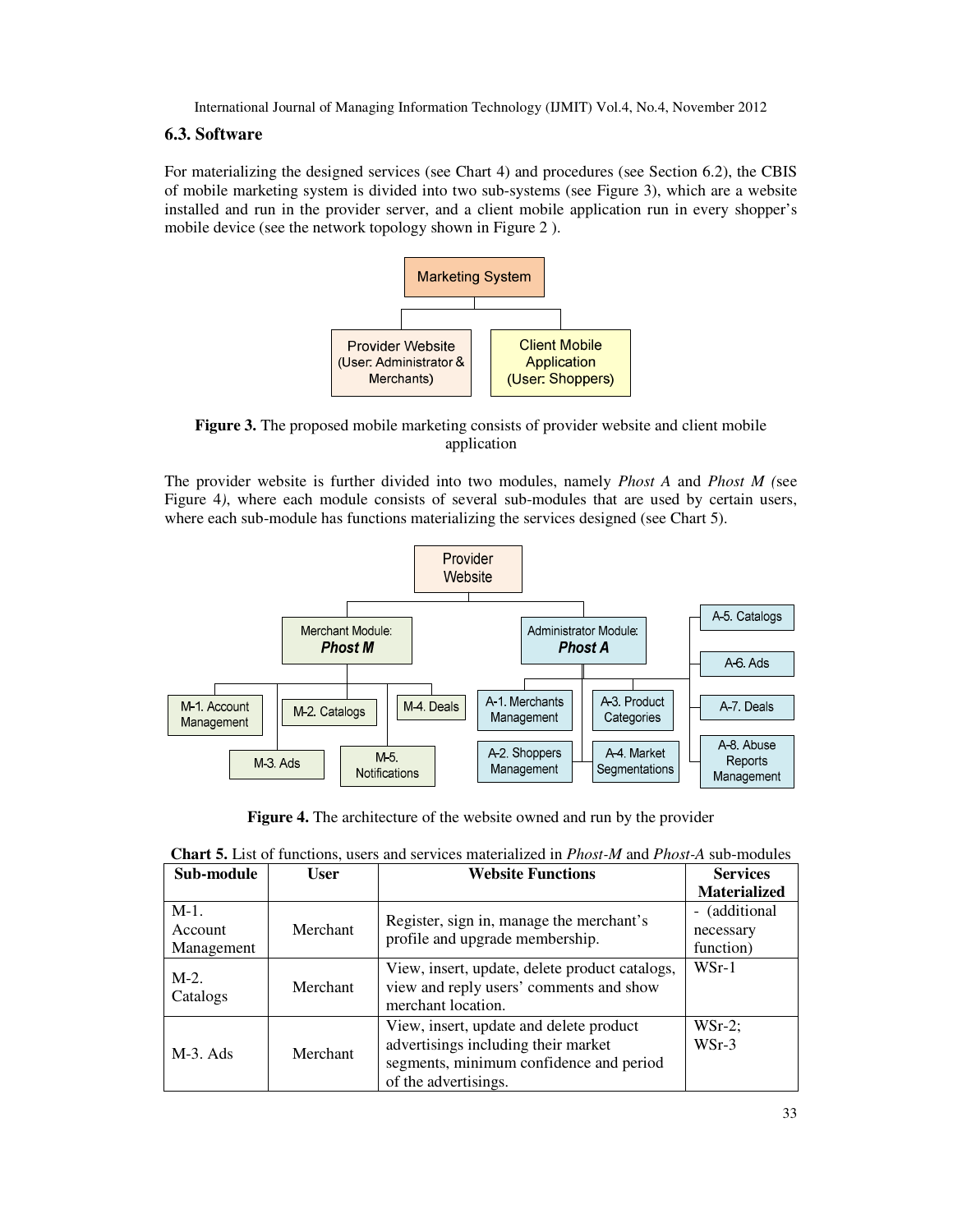| Sub-module                            | <b>User</b>   | <b>Website Functions</b>                                                                                                                                                                                     | <b>Services</b><br><b>Materialized</b>  |
|---------------------------------------|---------------|--------------------------------------------------------------------------------------------------------------------------------------------------------------------------------------------------------------|-----------------------------------------|
| M-4. Deals                            | Merchant      | View, insert, update and delete product deals<br>offered to shoppers/customers including<br>their market segments, minimum confidence<br>and period of the advertisings;<br>Process deals taken by shoppers; | $WSr-2$ ;<br>$WSr-3$                    |
| M-5.<br><b>Notifications</b>          | Merchant      | View and reply notifications received.                                                                                                                                                                       | - (additional<br>necessary<br>function) |
| $A-1.$<br>Merchants<br>Management     | Administrator | View, verify (new) merchants, verify<br>membership upgrade.                                                                                                                                                  | WSr-4                                   |
| A-2.<br><b>Shoppers</b><br>Management | Administrator | View and verify (new) shoppers.                                                                                                                                                                              | - (additional<br>necessary<br>function) |
| A-3. Product<br>Categories            | Administrator | View, insert, update and delete product<br>categories. Examples of categories: fashion,<br>book, food and drinks, etc.                                                                                       | $WSr-1$                                 |
| A-4. Market<br>Segmentation<br>S      | Administrator | View, insert, update and delete market<br>segmentations (market variables and values).<br>Examples of variables: age (values: <20, 21-<br>30, 31-40), gender (values: male and<br>female).                   | $WSr-2$                                 |
| $A-5.$<br>Catalogs                    | Administrator | View and verify product catalogs posted by<br>merchants.                                                                                                                                                     | $WSr-1$                                 |
| $A-6.$ Ads                            | Administrator | View and verify product advertisings posted<br>by merchants. After the ads are verified by<br>Administrator, notifications are promptly<br>broadcasted to shoppers' mobile devices via<br>a cloud service.   | $\overline{W}$ Sr-2;<br>WSr-3           |
| A-7. Deals                            | Administrator | View and verify product deals posted by<br>merchants. After the deals are verified by<br>Administrator, notifications are promptly<br>broadcasted to shoppers' mobile devices via<br>a cloud service.        | $WSr-2;$<br>$WSr-3$                     |
| A-8. Abuse<br>Reports<br>Management   | Administrator | View and update the status of the system<br>abuse reports.                                                                                                                                                   | - (additional<br>necessary<br>function) |

| International Journal of Managing Information Technology (IJMIT) Vol.4, No.4, November 2012 |  |  |  |
|---------------------------------------------------------------------------------------------|--|--|--|
|                                                                                             |  |  |  |

Note: Sr-2 (simple user interfaces for shoppers) is not resolved by *Phost-A* and *Phost-M* but *Phost C*.

The mobile application, namely *Phost C*, is broken down into several modules (see Figure 5), where each module has functions and materializes certain designed services (see Chart 6).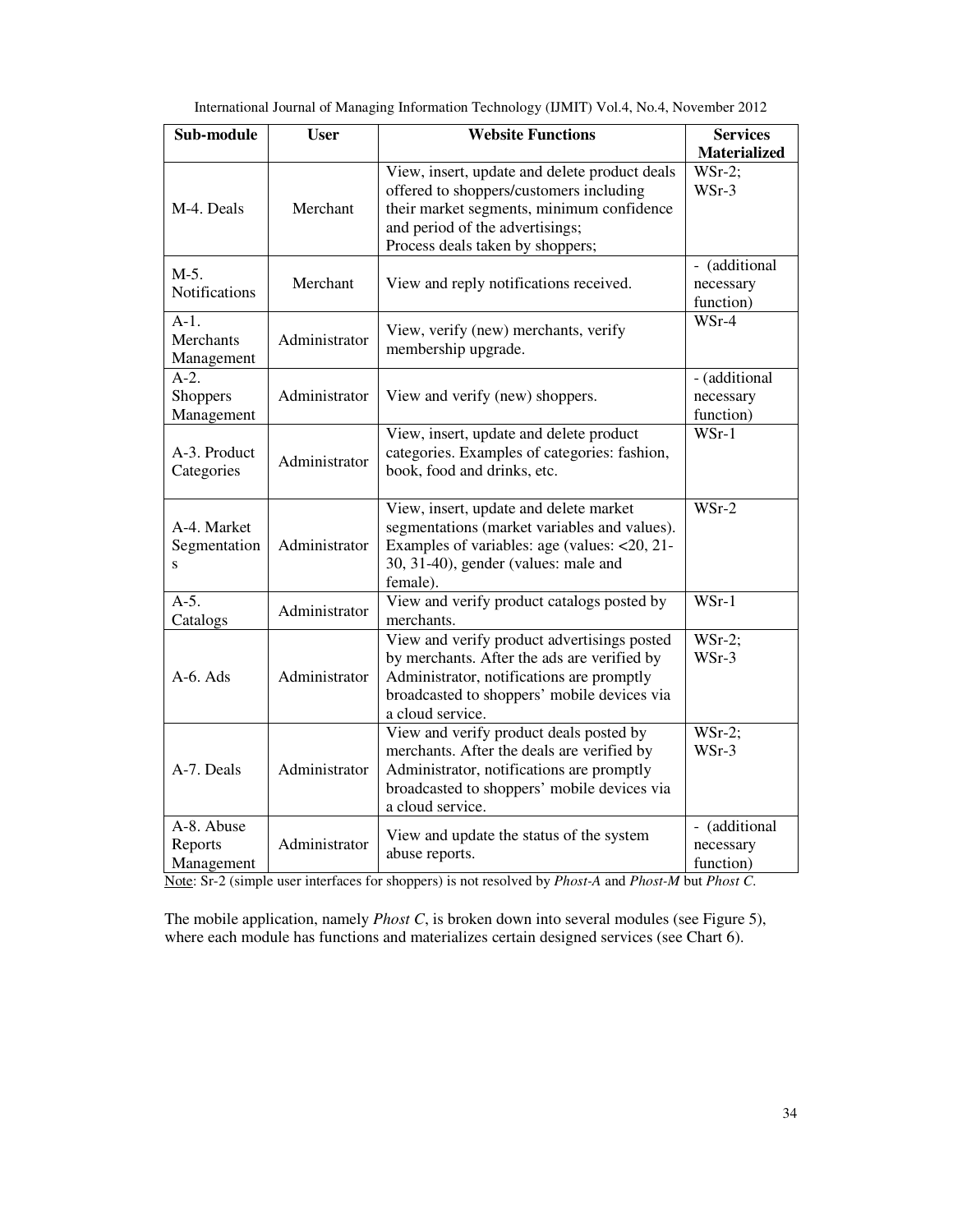



| <b>Module</b>                 | <b>Functions</b>                                        | <b>Services</b>     |
|-------------------------------|---------------------------------------------------------|---------------------|
|                               |                                                         | <b>Materialized</b> |
| C-1. Account                  | Manage profile content (used for                        | MSr-1; MSr-3;       |
| Management &                  | filtering/personalizing ads and deals received); Set    | $MSr-15$            |
| Configuration                 | preferred product categories filter settings (used for  |                     |
|                               | filtering/personalizing product catalogs).              |                     |
|                               | Manage/select the desired product categories; Search    | MSr-3; MSr-5;       |
|                               | and view information of specific products, related      | MSr-6; MSr-9;       |
| C-2. Catalogs                 | deals, comments; Compare products; Show the             | MSr-11; MSr-        |
|                               | location of a merchant; Mark/unmark the products (as    | 12; MSr-16          |
|                               | product favorite); View related advertising/deals of a  |                     |
|                               | product.                                                |                     |
|                               | View advertising contents and the related product       | MSr-4; MSr-6;       |
| $C-3.$ Ads                    | information; Delete advertisings; Share advertisings to | MSr-7; MSr-         |
|                               | peers.                                                  | 10                  |
|                               | View deals sent by merchants (that are filtered by      | MSr-4; MSr-5;       |
|                               | shopper profiles stored in the local database of        | MSr-6; MSr-7;       |
|                               | shopper's mobile device); Take a deal (submit           | MSr-10; MSr-        |
|                               | information that the deal is accepted/reserved by the   | 16                  |
| C-4. Deals                    | shopper to the merchant offering the deal); Claim deals |                     |
|                               | (submit information that the product has been           |                     |
|                               | purchased in the merchant store); Delete deals; Share   |                     |
|                               | deals to peers.                                         |                     |
|                               | Add other shoppers as friends; Read                     | MSr-13;             |
| C-5. Social<br><b>Network</b> | notifications/messages from peers; Share product        | $MSr-14$            |
|                               | information to peers; Ask peers opinions of certain     |                     |
|                               | products; Share advertisings to peers.                  |                     |
|                               | Handle and process push messages (sent by the           | MSr-7; MSr-8;       |
| $C-6.$                        | provider server through the selected cloud service      | MSr-9               |
| Communication                 | provider).                                              |                     |

|  |  |  |  | <b>Chart 6.</b> List of functions and services materialized in <i>Phost-C</i> modules |
|--|--|--|--|---------------------------------------------------------------------------------------|
|  |  |  |  |                                                                                       |

Note: MSr-2 (simple, self-explanatory, easy and consistent navigation user interfaces) will be materialized in the design stage.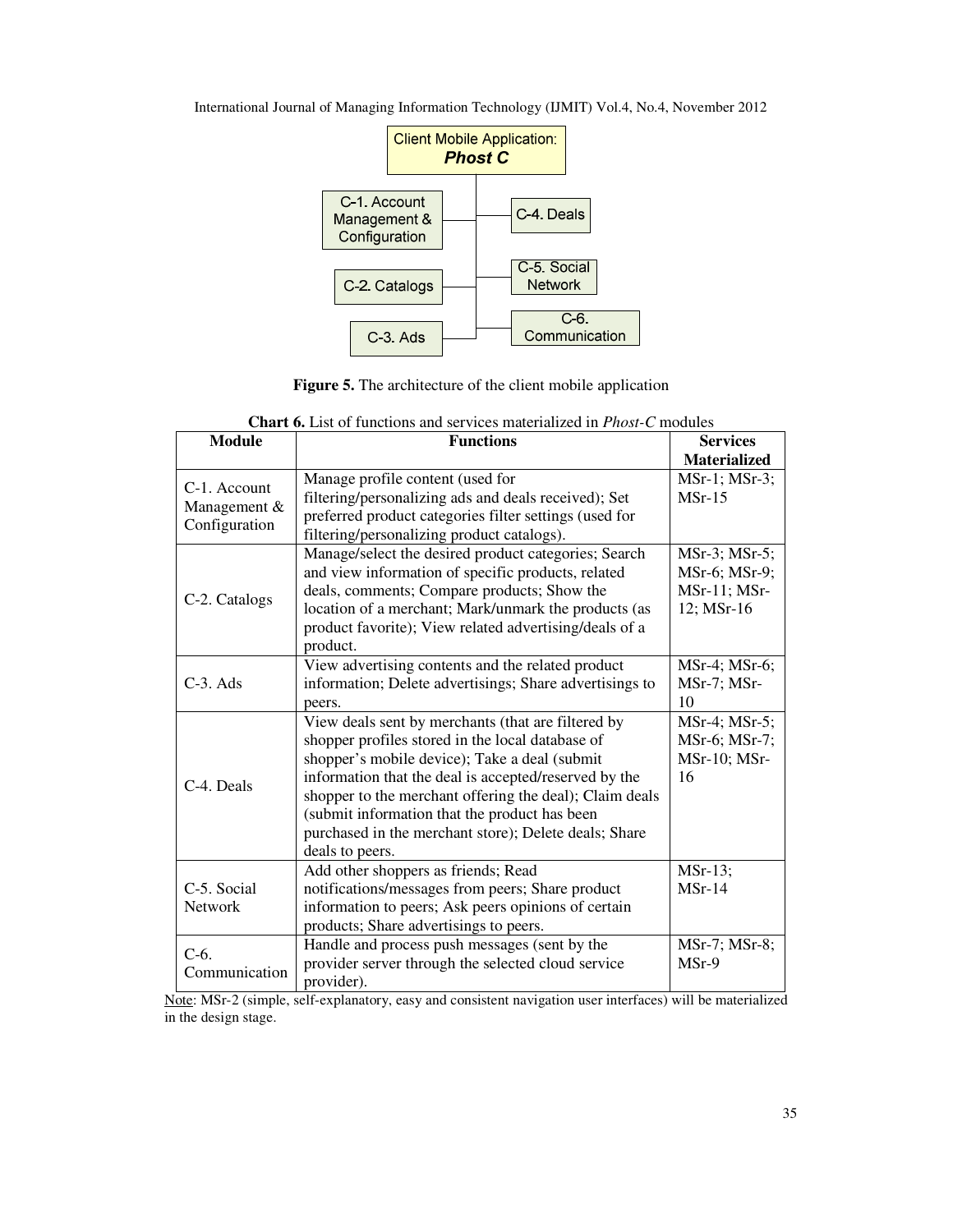#### **6.4. Database Model**

The stages in designing the database for CBIS consists of three major stages, which are conceptual, logical and physical database design [4]. The conceptual design can be included in the system analysis of CBIS development, while the two others can be conducted along with the system design. Conceptual database design aims to construct a model of the information used in an organization, independent of all physical considerations. Entity-relationship (E-R) diagram can be used to model the structure of the database storing the information graphically [16].

To resolve a few of mobile marketing criteria, we propose two separate databases: One is the database stored in the provider server that is accessed by *Phost A* and *Phost M* and the other is local database resided in the mobile devices accessed by *Phost C* (see Figure 6). The database in the server stores a variety of large data needed by the mobile marketing system while the local database stores private data belonging to the shoppers.



**Figure 6.** *Phost A* & *M* accesses database in the server while *Phost C* accesses local database in the mobile device

**Website Database** This database model is represented with a simple entity-relationship diagram as shown in Figure 7. It can be seen that the database will store a variety of data, such as merchants, product categories, products, ads, deals, market segmentation, and so on. Each entity will have necessary attributes (see Chart 7).

| N <sub>0</sub> | <b>Entity</b>        | <b>Attributes</b>                                              |
|----------------|----------------------|----------------------------------------------------------------|
|                | Category             | IdCat, name, image                                             |
| 2              | Product              | IdProd, name, price, image                                     |
| 3              | Merchant             | IdMerchant, name, email, address, city, map_location,          |
|                |                      | member_type, isActive                                          |
| $\overline{4}$ | Shopper              | DeviceId, email, isBlocked                                     |
| 5              | Ad                   | IdAd, title, content, date time, status                        |
| 6              | Deal                 | IdDeal, title, content, date time, status, expired time, stock |
|                | MarketSegment        | IdSeg, name                                                    |
| 8              | MerchantNotification | IdNot, message, datetime                                       |
| 9              | ShopperNotification  | IdNotShop, from, title, message, senttime, isRead              |
| 10             | ReportAbuse          | IdRep, comment                                                 |

**Chart 7.** The identified entities and main attributes of the website database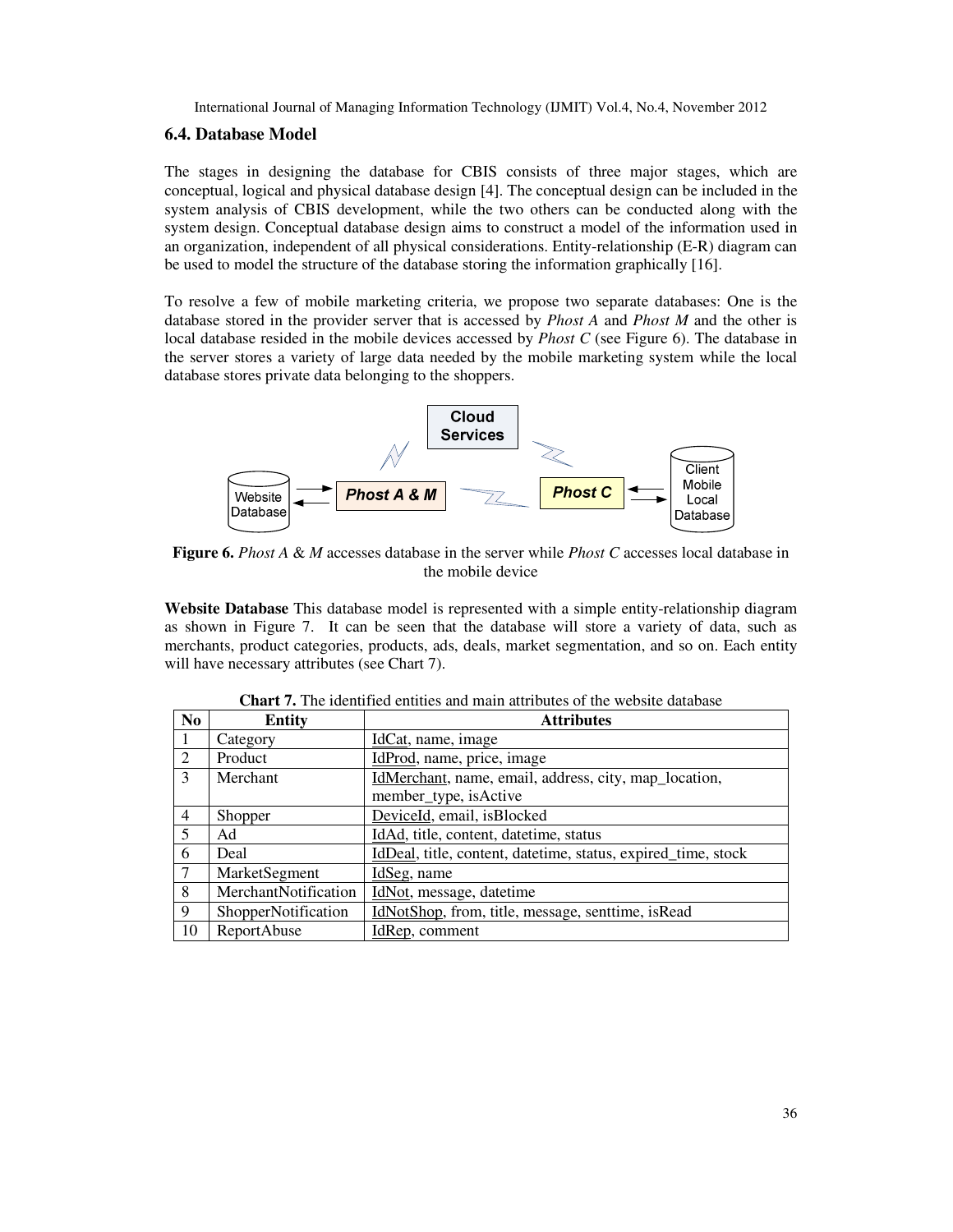

International Journal of Managing Information Technology (IJMIT) Vol.4, No.4, November 2012

**Figure 7.** The E-R diagram of the website database

**Mobile Local Database** The objective of making *Phost C* accessing local mobile database (not the server database via the Internet) is to resolve a few of the mobile marketing criteria as shown in Chart 8. The local database model itself is represented with the simple E-R diagram depicted in Figure 8 with the main attributes of each entity are presented in Chart 9.

| N <sub>0</sub> | Concept/Criteria | <b>Rationales</b>                                                    |
|----------------|------------------|----------------------------------------------------------------------|
| $Cr-4$ ,       | personalization, | The local database stores shoppers' profiles and other data that can |
| $Cr-5$         | compelling       | be used by the mobile application functions to personalize ads and   |
|                | content          | deals such that shoppers only receive the desired/relevant           |
|                |                  | information. It also stores the preferred product categories such    |
|                |                  | that the application functions can display only the products in the  |
|                |                  | selected categories.                                                 |
| $Cr-12$        | social network   | The local database stores shopper peers data (such as email          |
|                | services         | addresses) such that the social network application functions        |
|                |                  | access the data needed locally;                                      |
|                |                  | The database also stores messages/notifications from peers.          |
| $Cr-13$        | privacy          | Shoppers profiles (used to filter/personalize the advertisings and   |
|                | protection       | deals received in the mobile devices), messages/notifications,       |
|                |                  | selected product categories and products information and selected    |
|                |                  | deals are stored in shoppers' mobile database and are not            |
|                |                  | accessed/known by merchants as well as other shoppers.               |

**Chart 8**. The acceptance criteria resolved by designing mobile local database

Note: For design consideration, creating a local database for the mobile application also has other advantages (such as increasing database access speed).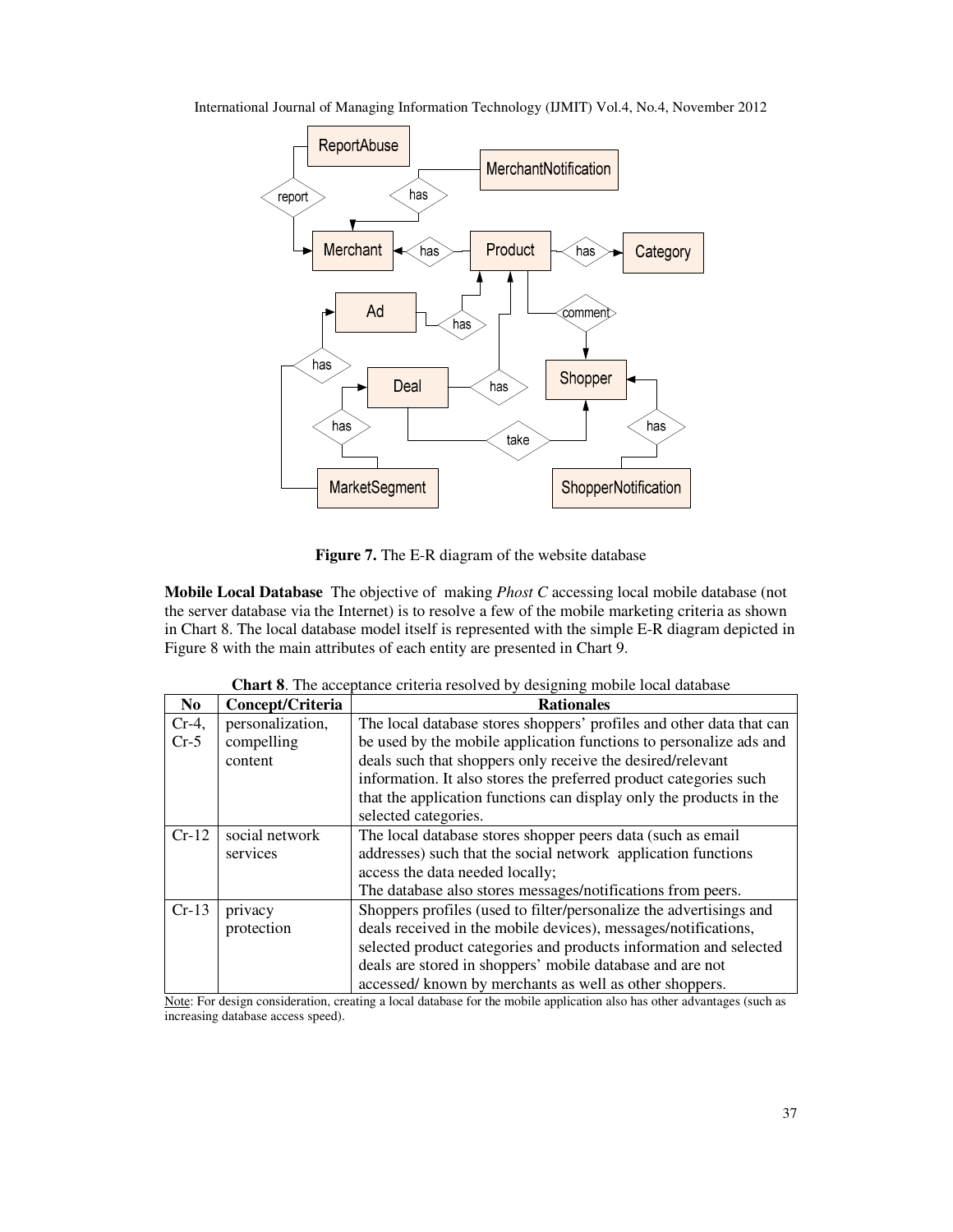International Journal of Managing Information Technology (IJMIT) Vol.4, No.4, November 2012



**Figure 8.** The E-R diagram of the mobile local database

**Chart 9.** The identified entities and main attributes of the local mobile database

| N <sub>0</sub> | <b>Entity</b> | <b>Attributes</b>                            |
|----------------|---------------|----------------------------------------------|
|                | Category      | IdCat, name, image                           |
| $\overline{2}$ | Product       | IdProd, name, price, image                   |
| $\overline{3}$ | Deal          | IdDeal, title, content, expired_time, status |
|                | ShopperPeer   | DeviceId, email                              |
| 5              | Profile       | IdProfile, name, value                       |
| 6              | Notification  | IdNot, from, title, sent, message, isRead    |
| $\tau$         | Filter        | IdCat, isSelected                            |

# **7. MODEL EVALUATION**

One of activity that must be conducted in a CBIS development is reviewing the result of each stage. In this section, we present the brief excerpt of the system model review.

The system model (network infrastructure, procedures, software and database) have fully support the business objective defined, which is to provide services for merchants to market their products to customers who own mobile devices with functionalities to access the Internet.

In order to provide mobile services that will be accepted by users, mobile services acceptance criteria have been searched by studying literature and the criteria found (Cr-1 to Cr-13) have been resolved into website services (WSr-1 to WSr-4) as well as mobile services (MSr-1 to WSr-16). The system procedures have been designed such that the use of the services is arranged properly. The website services designed are then translated into the website sub-systems (*Phost-A* and *Phost-M*) module functions, while the mobile services into mobile *Phost-C* module functions. The database model facilitating the information needed and managed by *Phost-A, Phost-M* and *Phost-C* has also been constructed. In addition, some mobile services acceptance criteria are also resolved by local mobile database model.

However, there is one criterion that has not been fully resolved, which is Cr-5 (compelling content). This should be translated into services providing entertainment, amusement and enjoyment. In the context of product advertising, these may be materialized by providing cartoons, funny or interesting video clip, and so on. In our design, compelling content currently is mainly translated into providing deals only.

# **8. CONCLUSION**

The computer-based information system (CBIS) model used in e-commerce mobile marketing that resolves user acceptance criteria (ease of use, personalization, up-to-date content, incentive, social network, and so on) needs to be materialized into an integrated system consisting two sub-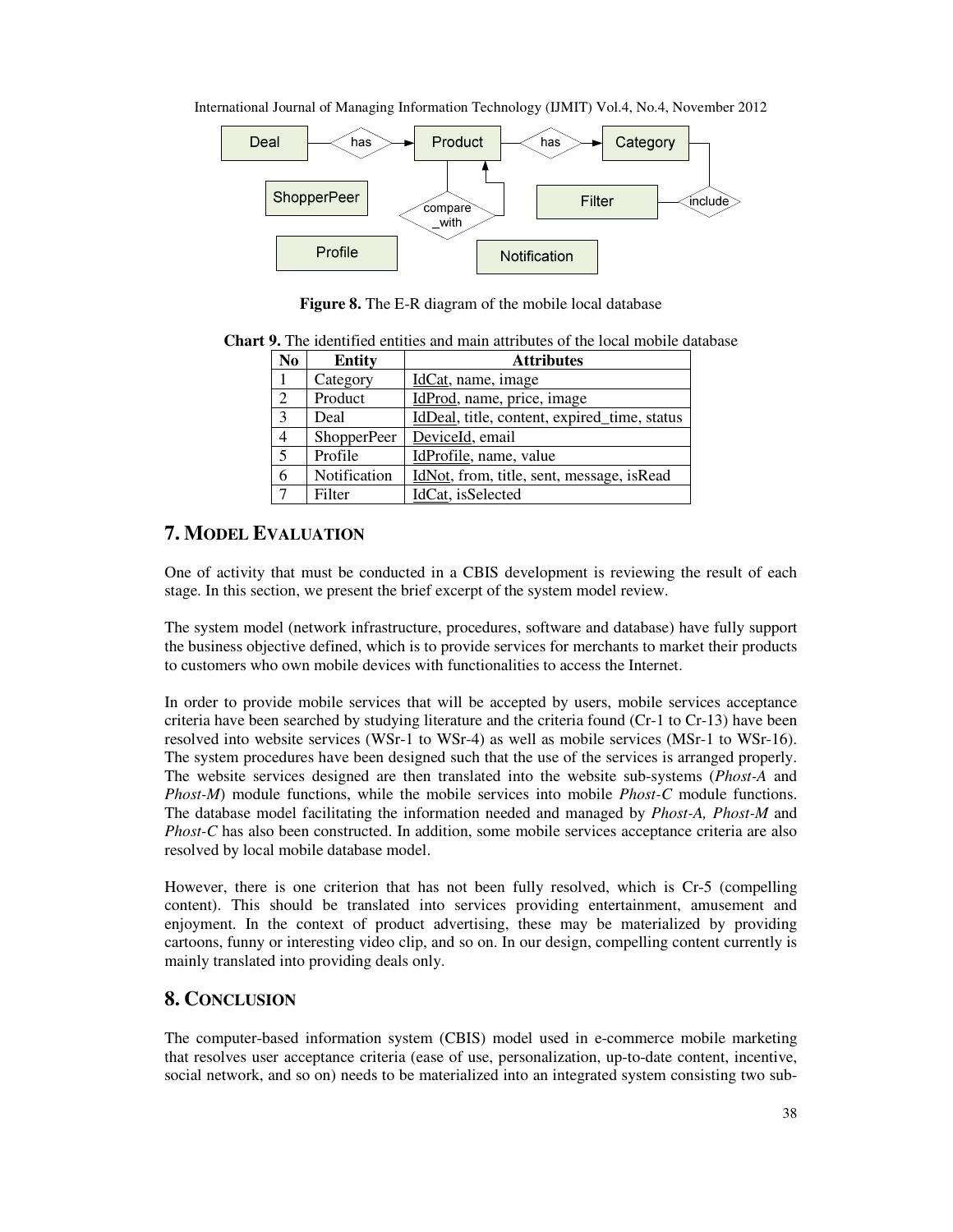systems, which are a website used by the service provider and merchants, and a mobile application used by mobile device users.

In order to develop a system meeting the user acceptance criteria, a combination of CBIS, ecommerce website and mobile application development methods should be adopted, where the requirement stage is improved to facilitate e-commerce website and mobile application development. (As suggested in [8], in developing e-commerce system consumers' behavior must be studied and resolved carefully. This research has contributed in resolving some part of ecommerce system, specifically the mobile marketing sub-system.)

As in this research we conduct activities of requirement and analysis only, further work is required, which includes activities of system design, implementation and testing. Organizations with e-commerce businesses may adopt and work further with the proposed model as an independent system or as part of their systems to support product marketing activities. In either case, model customizations may be needed such that the business model and procedures are suitable with the organizations conditions, then the enterprises organizational structure may need to be enhanced to manage the system, and collaboration with cloud services provider should be set up. For research purpose, a prototype may be built based on the model, which then can be deployed, and the mobile users' acceptances of the system are evaluated. Currently, a prototype is being developed and the working designed is depicted in [5].

#### **REFERENCES**

- [1] Ashraf, M. F., Kamal, Y. (2010), "Acceptance of mobile marketing among university students", Mustang Journal of Business & Ethics.
- [2] Avison, D. and Fitzgerald, G. (2006), Information Systems Development, Methodologies, Techniques and Tools 4th ed., McGraw Hill, USA.
- [3] Broeckelmann, P. (2010), "Exploring consumers' reactions towards innovative mobile services", Qualitative Market Research: an International Journal, Vol. 13 No. 4, pp. 414-429.
- [4] Connolly, T. and Begg, C. (2002), Database Systems A Practical Approach to Design, Implementation and Management, 3rd ed., Addison Wesley Pub., USA.
- [5] Criswanto, D.N. (2012), Development of Android-Based Commerce Mobile System Providing Mobile Marketing Services, Draft of Final Project, Informatics Department, Parahyangan Catholic University, Indonesia.
- [6] Fling, B., (2009), Mobile Design and Development, O'Reilly Media, Inc., USA.
- [7] Gao, T., Sultan, F. and Rohm, A. J. (2010), "Factors influencing Chinese youth consumers' acceptance of mobile marketing". Journal of Consumer Marketing, Vol. 27 No. 7, pp. 574–583.
- [8] Johar, G. and Awalluddin, J. A. A. (2011), "The Role of Technology Acceptance Model in Explaining Effect on e-Commerce Application System", International Journal of Managing Information Technology (IJMIT), Vol.3, No.3, pp. 1-14.
- [9] Laudon, K.C. and Traver, C.G. (2011), E-commerce 2011 Business Technology Society 7th ed. Pearson Education, Inc., England.
- [10] Liu, Y. and Li, H. (2009), "Mobile internet diffusion in China: an empirical study", Industrial Management & Data Systems, Vol. 110 No. 3, pp. 309-324.